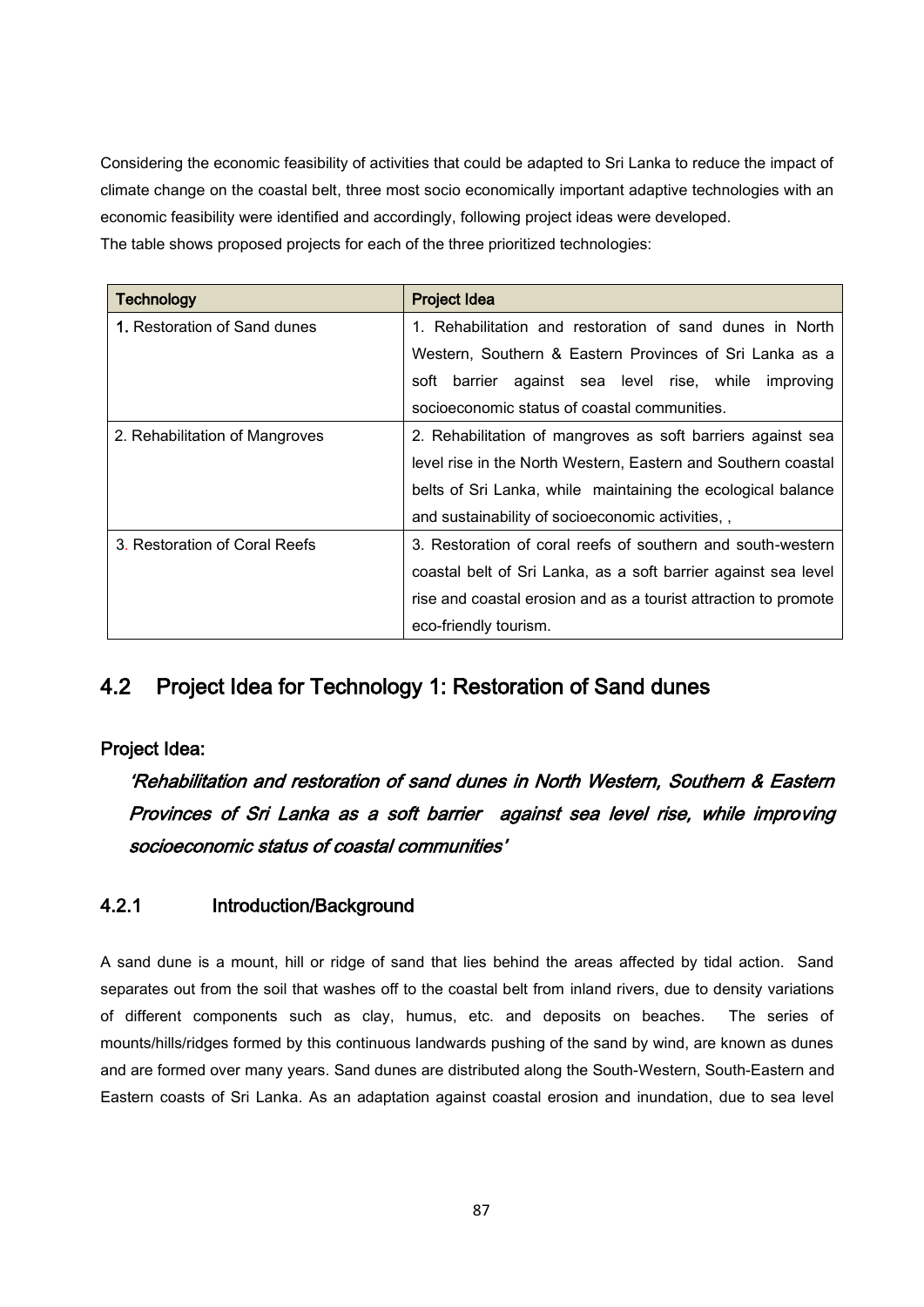rise, these natural sand barriers with their vegetation could be used. Wherever they have been removed as a result of human activities, dune vegetation should be replanted.<sup>14</sup>

Coastal dune flora plays an important role in dune stabilization and restoration due to their root and vegetative systems, which are adapted to hold the dune sand. Their economic and medicinal values also have been reported. Pandanus plantations are widely practiced in Pacific islands and it has been accepted by the local communities, due to its economic value. Under the tsunami rehabilitation programme funded by the CIDA (Candada) assisted the coastal communities of Matara District (Southern Province, Sri Lanka), for re-establishing Pandanus sp. Medicinal value of dune flora has been reported by a study in Puducherry in India, where 52 species of medicinal herbs, belonging to 34 families have been identified<sup>15</sup>. Since Sri Lanka's closest neighbour is India, with floral species common to both countries, most of the above medicinal plants could be indigenous to Dune ecosystems of Sri Lanka.

Restoration of sand dunes and its vegetation were given least attention, until the destructive tsunami struck the coastal districts of Sri Lanka. In certain areas where the natural sand dunes and vegetation existed, it provided protection to coastal infrastructure and human dwellings. Coastal communities are depending on resources extracted from dune ecosystems for their socioeconomic gains and they are reluctant to give up such activities, due to absence of alternative income sources available in the area. Extraction of dune sand for construction purposes, extraction of dune vegetation for cottage industries and clearing of dune areas for economic activities (tourism, fisheries, etc.), are the most important destructive anthropogenic activities that affect the dune ecosystems. This is a result of the general lack of awareness on the non-extractive importance of sand dunes & its vegetation and/or the selfish attitudes of persons involved in economic activities. Destruction of sand dunes are reported quite often in the North-Western Province of Sri Lanka, due to uncontrolled anthropogenic activities, such as use of heavy vehicles for operation of beach seines, illigal removal and transportation of dune sand for construction purposes, disturbance of dunes for coastal constructions such as tourist resorts, etc. . In addition to the above Pandanus plants with a root system that helps to stabilise the dune sand is used for cottage industries and its flower is used for religious activities which will be a serious threat to the genetic diversity within Pandanus plantations.

Propagation of plants could be done by using seeds or propagules of indigenous dune vegetation. Choudury et al., (2003) (as quoted by Mittapala, 2010) have highlighted the additional problems when exotic species such the Whistling Pine (*Casuarina equisetifolia*) are planted; viz. prevention of marine turtles from nesting. Some of the coastal plantations of Casuarina equisetifolia in Matara and Hambantota

1

<sup>14</sup> Joseph, 2001

<sup>15</sup> Padmavathy & Anbarashan, 2011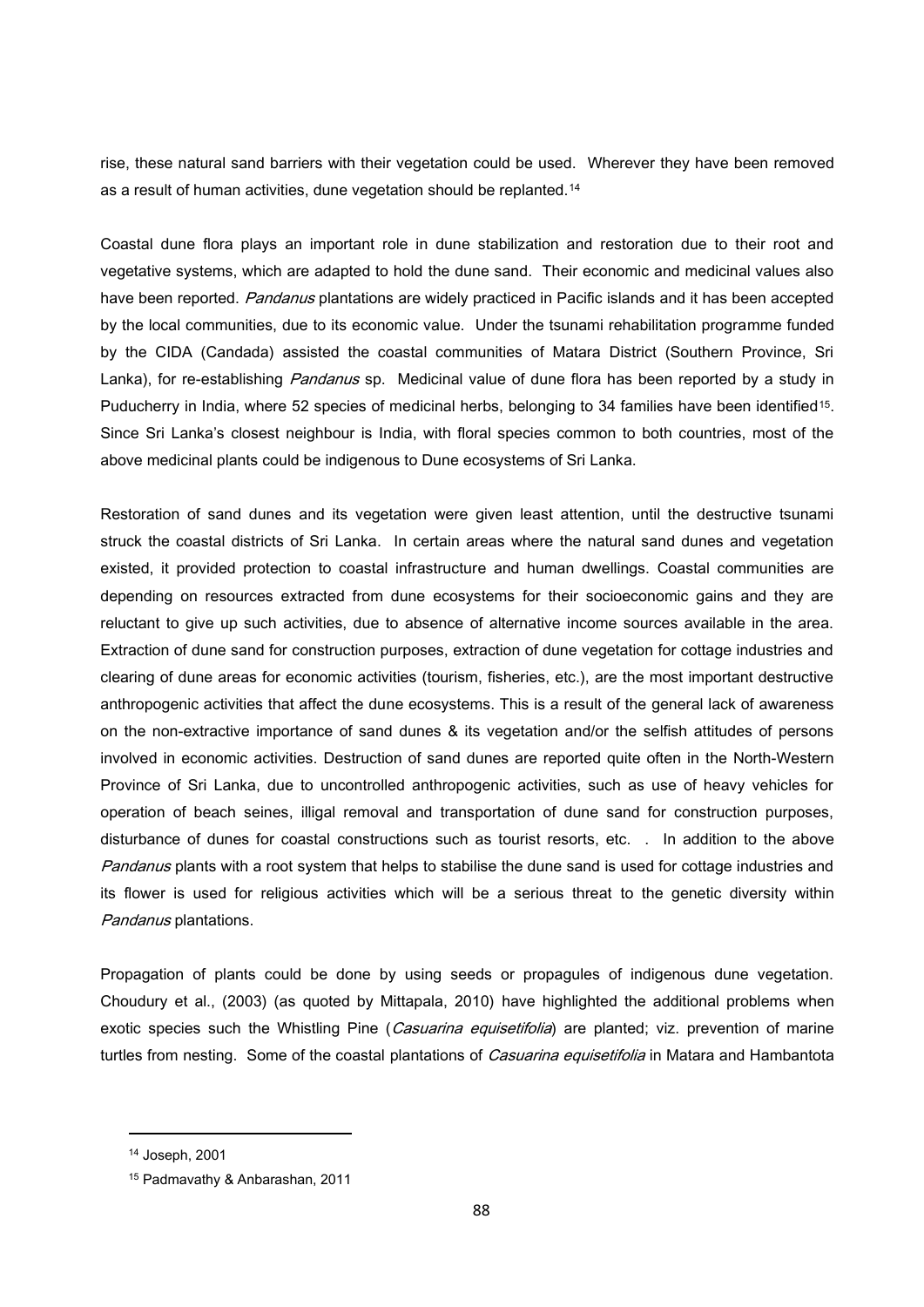Districts proved to be unsuccessful as green belts during tsunami in 2004. Best protection against tsunami was given by natural dune vegetation such as *Pandanus spp.* 

This project will be conducted in the South-Western, Southern and Eastern coastal districts of Sri Lanka and from each of the districts one sand dune site is selected and they are Kalpitiya, Hambantota and Pottuvil. Issues to be addressed are, Inadequate funds for dune restoration; Lack of awareness among stakeholders on non-extractive uses of sand dune ecosystems; Inadequate knowledge on suitable vegetation to be used for restoration programmes; Lack of alternative livelihoods for communities depend on dune resources for socioeconomic activities and Poor coordination/cooperation among stakeholders, when rapid development programmes are introduced to the coastal area.

### 4.2.2 Objectives

The objectives of the proposed project are as follows;

- Restoration of sand dunes and its vegetation subjected to anthropogenic destructions to develop soft barriers against SLR, storm surges, inundation, etc. and as wind belts where ever it is applicable.
- Conserve natural sand dunes and turtle nesting sites in their vicinity.
- Reduce unemployment among coastal communities depend on dune resources and improve their socioeconomic status through sustainable management of sand dunes and their resources.
- Uplift the country's economy through eco-friendly tourism within coastal belts with sand dunes

### 4.2.3 Outputs and measurables:

Rehabilitation of sand dunes with dune vegetation in 10 suitable sites with an area of 2 ha in each site. Train at least 100 persons from all three coastal districts as trainers for rehabilitation and sustainable utilisation of sand dunes and its resources, tissue culture, SMEs related to dune resources, ecotourism, etc. Establishment of 3 tissue culture laboratories in research/academic institutions, establishment of at least four SMEs in each of the coastal districts selected. Establishment of sand dune nature trails and herbal gardens with clusters of tourist resorts. In areas affected by strong winds development of wind belts using dune vegetation 25% reduction of sand dune extraction for construction purposes.

Measurable output of the project would be around 25% reduction of unemployment among coastal communities by 4th quarter of year 2005 (Second year). Elevation of the coastal belt at least by 10cm height.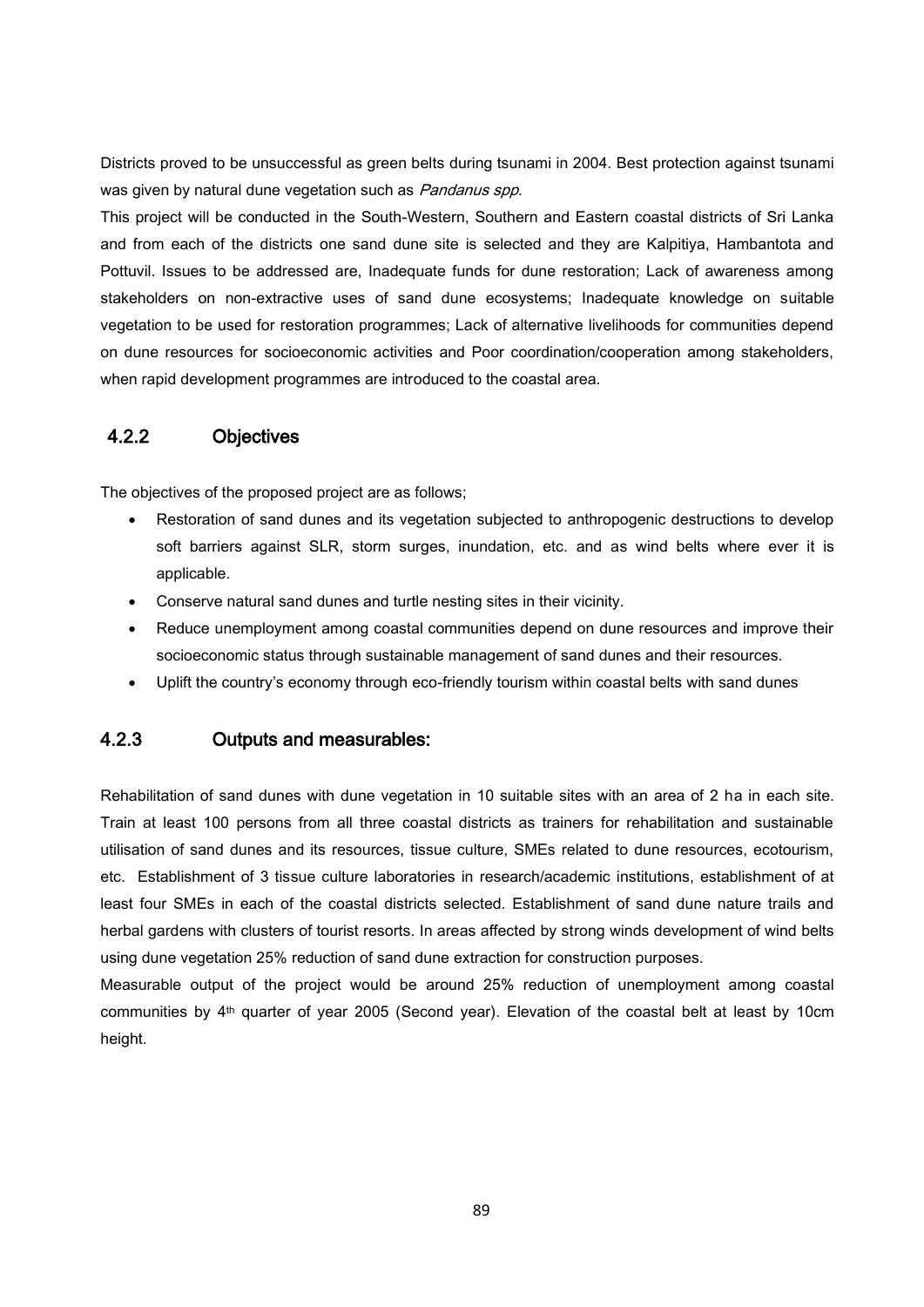### 4.2.4 Relationship to the country's sustainable development priorities

As expected by the National Environment Policy (NEPO, 2003) protect and sustainably manage of coastal environment and resources of dune ecosystems, by maintaining transparency and public accountability, securing sustainable socioeconomic development, healthy and peaceful life style of all coastal communities and stakeholders by developing a pleasant coastal environment and securing the human dwellings and their properties and by providing employment opportunities while reducing destructive anthropogenic activities. Conserve the natural biodiversity of sand dunes as reservoirs as laid down by the National Policy on Wild Life Conservation (2000), and maintain resources, soils, water and aesthetic values, to increase the tree cover and productivity of the natural dune vegetation to meet the protection from the impacts of natural hazards and SLR to present and future generations for their products and services and to enhance the contribution to the welfare of the coastal communities and by strengthening the national economy, with special attention paid to equity in economic development. Conserve, protect and manage the coast & its resources for the wellbeing of the coastal communities and to improve the socio-economy of coastal communities and the country's economy according to the Conservation Act No. 57 & Act No. 64, Coastal zone management plan (CZMP1997 & 2004), conservation Act. 1990 an Mahinda Chinthena (2005) pp 61 & 64 and *Mahinda Chinthena* way forward (2010)– Vision for the New Future, the Government of Sri Lanka's Ten Year Development Policy Framework<sup>16</sup>..

### 4.2.5 Project Deliverables

- Protection to the coastal communities from impacts of SLR and strong winds, while providing security to their socioeconomic activities, protecting their dwellings, providing alternative employment opportunities and necessary training to eco-friendly economic activities.
- Improvement of tissue culture technology for production of dune plant prapagules.
- Conservation and protection of coastal dune biodiversity.
- Improvement of ecotourism and attraction of foreign exchange earnings.
- Improve the aesthetic values of the coastal belt through rehabilitation of indigenous dune vegetation and through introduction of beneficial exotic plants species.

### 4.2.6 Project Scope and Possible Implementation

Three successful sand dune rehabilitation programmes will be established in the Southern, North-Western and Eastern coastal districts of Sri Lanka and information on most suitable plant species and technology to

**.** 

<sup>16</sup> Mahinda Chinthana Policy Framework, 2005.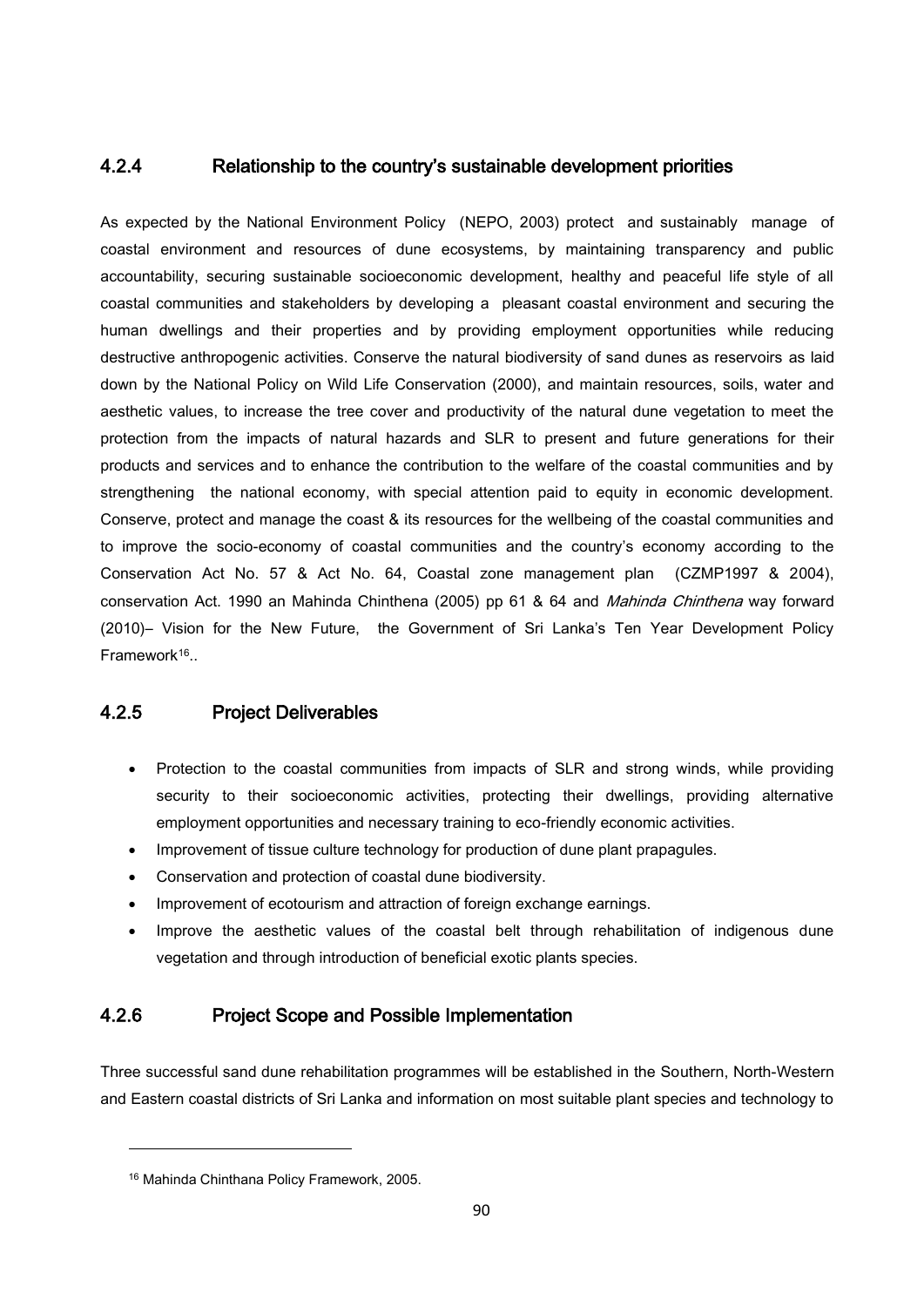be used will be made available through detailed publications for future expansions of such projects. Economically feasible tissue culture techniques and SMEs based on dune products will be developed through research and such information will be published. Most of the activities will be conducted with community and stakeholder participation and it will ensure socioeconomic sustainability of the community while rehabilitation the dune ecosystems.

### 4.2.7 Project Activities

- 1. Selection of suitable sites each with an area of 2 ha of sand dunes for restoration
- 2. Awareness/training for all stakeholders
- 3. Establishment of tissue culture laboratories & nurseries in three coastal districts selected
- 4. Planting sand dune vegetation (2ha in each site selected) and monitoring of performance of restored sand dunes
- 5. Establishment of Small and medium scale enterprises (SMEs) and community participatory programmes using products from sand dune vegetation
- 6. Adoption to wider areas (to 10 ha )in each site selected within the sand dunes selected from the coastal belt
- 7. Evaluation of success

### 4.2.8 Timelines for the proposed activities

| <b>Activity</b>                | <b>Year/ Quarter</b> |  |  |  |        |  |  |        |  |  |        |  |  |        |  |  |        |  |  |        |  |  |  |  |
|--------------------------------|----------------------|--|--|--|--------|--|--|--------|--|--|--------|--|--|--------|--|--|--------|--|--|--------|--|--|--|--|
|                                | Year 1               |  |  |  | Year 2 |  |  | Year 3 |  |  | Year 4 |  |  | Year 5 |  |  | Year 6 |  |  | Year 7 |  |  |  |  |
|                                |                      |  |  |  |        |  |  |        |  |  |        |  |  |        |  |  |        |  |  |        |  |  |  |  |
| 1. Selection of suitable sites |                      |  |  |  |        |  |  |        |  |  |        |  |  |        |  |  |        |  |  |        |  |  |  |  |
| 2. Awareness/training          |                      |  |  |  |        |  |  |        |  |  |        |  |  |        |  |  |        |  |  |        |  |  |  |  |
| 3. Establishment of tissue     |                      |  |  |  |        |  |  |        |  |  |        |  |  |        |  |  |        |  |  |        |  |  |  |  |
| culture laboratories<br>&      |                      |  |  |  |        |  |  |        |  |  |        |  |  |        |  |  |        |  |  |        |  |  |  |  |
| nurseries                      |                      |  |  |  |        |  |  |        |  |  |        |  |  |        |  |  |        |  |  |        |  |  |  |  |
| Planting<br>sand<br>4.<br>dune |                      |  |  |  |        |  |  |        |  |  |        |  |  |        |  |  |        |  |  |        |  |  |  |  |
| vegetation and monitoring      |                      |  |  |  |        |  |  |        |  |  |        |  |  |        |  |  |        |  |  |        |  |  |  |  |
| performance (2ha in 3 sites)   |                      |  |  |  |        |  |  |        |  |  |        |  |  |        |  |  |        |  |  |        |  |  |  |  |
| 5. Establishment of SMEs       |                      |  |  |  |        |  |  |        |  |  |        |  |  |        |  |  |        |  |  |        |  |  |  |  |
| of<br>development<br>and       |                      |  |  |  |        |  |  |        |  |  |        |  |  |        |  |  |        |  |  |        |  |  |  |  |
| participatory<br>community     |                      |  |  |  |        |  |  |        |  |  |        |  |  |        |  |  |        |  |  |        |  |  |  |  |

#### Table 4.2: Proposed Timelines for Implementation of project activities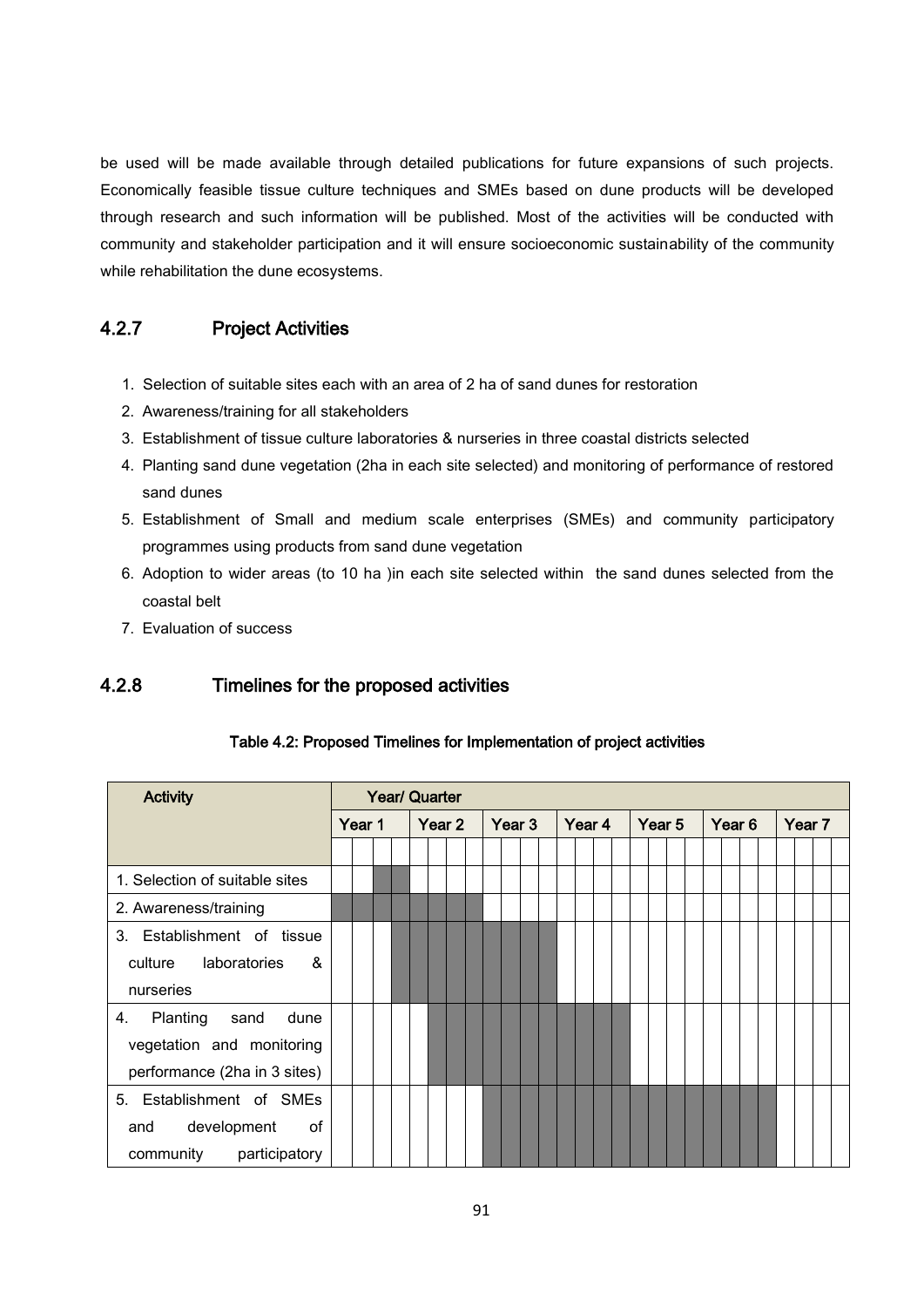| programmes                    |  |  |  |  |  |  |  |  |  |  |  |  |  |  |
|-------------------------------|--|--|--|--|--|--|--|--|--|--|--|--|--|--|
| 6. Adoption to wider area     |  |  |  |  |  |  |  |  |  |  |  |  |  |  |
| (10ha in each of the 3 sites) |  |  |  |  |  |  |  |  |  |  |  |  |  |  |
| 7. Evaluation of success      |  |  |  |  |  |  |  |  |  |  |  |  |  |  |

### 4.2.9 Budget/Resource requirements

| Table 4.3: Approximate Budget Estimate for the Proposed Project |  |  |
|-----------------------------------------------------------------|--|--|
|-----------------------------------------------------------------|--|--|

| No.            | <b>Activity/Sub Activity</b>                                                                    |          | Budget (US \$) |           |  |  |  |  |  |  |  |
|----------------|-------------------------------------------------------------------------------------------------|----------|----------------|-----------|--|--|--|--|--|--|--|
|                |                                                                                                 | Domestic | International  | Total     |  |  |  |  |  |  |  |
| 1              | Selection of suitable sites                                                                     | 50,000   |                | 50,000    |  |  |  |  |  |  |  |
| $\overline{2}$ | Awareness/training                                                                              | 138,500  | 537,500        | 676,000   |  |  |  |  |  |  |  |
| 3              | Establishment of tissue culture laboratories<br>& nurseries                                     | 260,000  | 590,000        | 850,000   |  |  |  |  |  |  |  |
| 4              | <b>Planting</b><br>vegetation<br>sand<br>dune<br>and<br>monitoring performance (2ha in 3 sites) | 30,000   | 120,000        | 150,000   |  |  |  |  |  |  |  |
| 5              | Establishment of SMEs and development of<br>community participatory programmes                  | 101,000  | 354,000        | 455,000   |  |  |  |  |  |  |  |
| 6              | Adoption to wider area (10ha in each of the<br>3 sites)                                         | 52,000   | 103,000        | 155,000   |  |  |  |  |  |  |  |
| $\overline{7}$ | Evaluation of success                                                                           | 59,000   |                | 59,000    |  |  |  |  |  |  |  |
|                | <b>Subtotal: Cost of Project Activities</b>                                                     | 690,500  | 1,704,500      | 2,395,000 |  |  |  |  |  |  |  |
| 8.             | Project management cost                                                                         | 239,500  |                | 239,500   |  |  |  |  |  |  |  |
|                | Total budget for Technology 1                                                                   | 930,000  | 1,704,500      | 2,634,500 |  |  |  |  |  |  |  |

The cost of project activities would be approximately US \$ 2.395 million and the project management cost would be around 10% of the cost of project activities (US \$ 0.24 million). Estimated total cost of the proposed project including the project management cost would be approximately US \$ 2.635 million. Required funds will be obtained through domestic (US \$: 0.93 million) and international (US \$: 1.705 million) sources as indicated in the budget estimate.

### 4.2.10 Measurement/Evaluation:

An internal monitoring programme (quarterly) and periodic external evaluation (biannually and mid-term) would be implemented for project monitoring and evaluation. Quarterly internal monitoring will be carried out by the planning unit of the Coast Conservation Department. External evaluation will be carried out by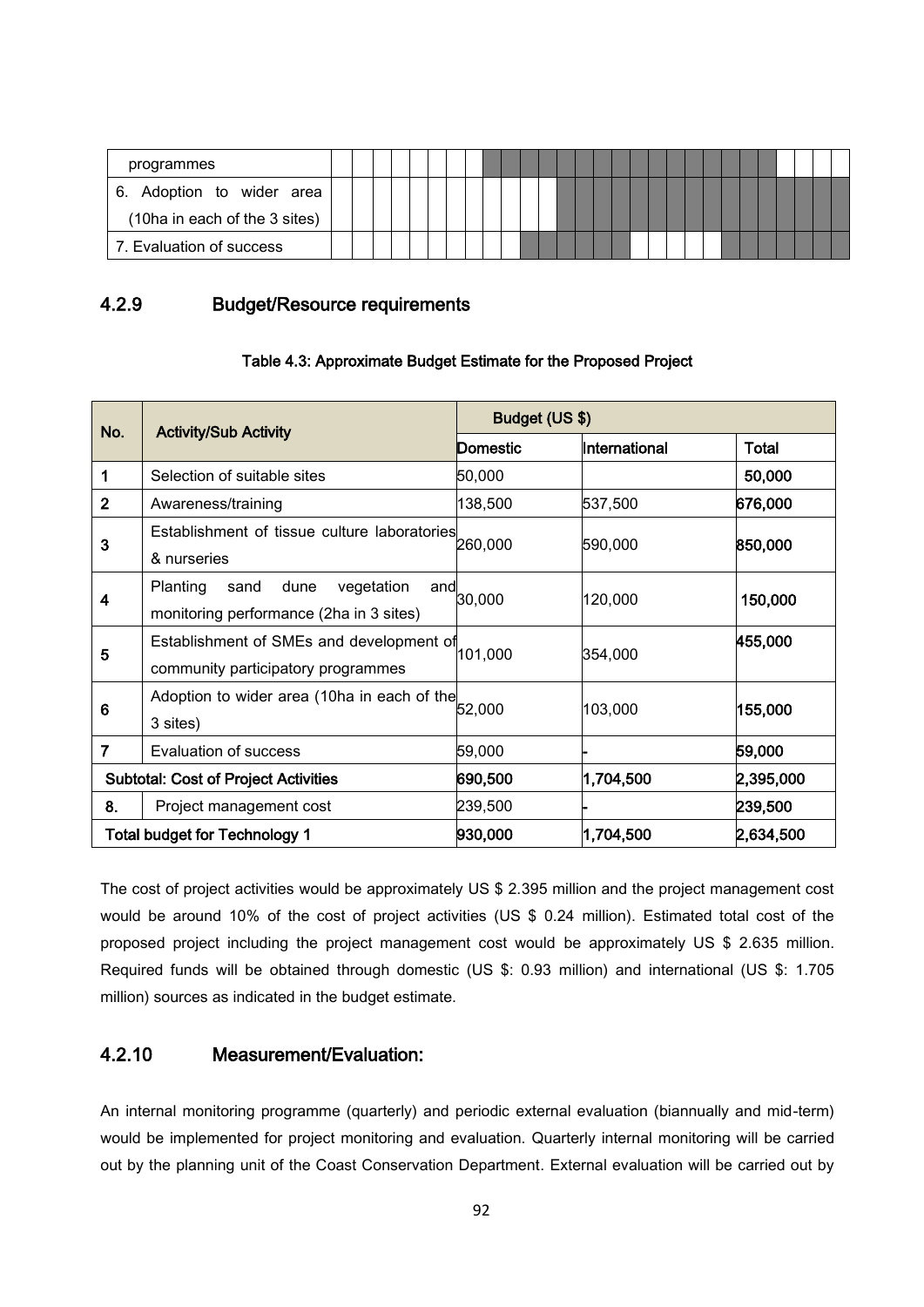an independent panel of experts appointed by the line ministry (Ministry of Fisheries and Aquatic Resources) in consultation with the donor agency.

Monitoring and evaluation of project activities will be done as follows;

- Awareness can be evaluated by the level of involvement of different stakeholders in conservation/ rehabilitation and knowledge dissemination programmes.
- Annual expansion of sand dunes/dune vegetation can be measured by the expansion of area covered by dune vegetation. Aerial photographs could be used.
- Efficiency as a soft barrier against SLR could be measured by the increased elevation of the coastline and by the stability of dunes and their vegetation under harsh conditionsc.
- Success of dune plantations can be evaluated by the numbers of dune plantations/herbal gardens, numbers of propagules of dune plants produced per year by each nursery
- Success of nurseries established and their performance could be evaluated by the numbers of nurseries and the quality of propagules produced
- Effect of training given on tissue culture could be evaluated by umbers of persons with respective training
- Quality of propagules could be evaluated by their survival and growth rate
- Effect on reduction of unemployment can be evaluated by numbers employed in sand dune related socioeconomic activities
- Impact on tourism could be evaluated by the number of tourists visit nature trails, turtle hatcheries, herbal gardens, etc. every year and through the foreign exchange earnings
- Improvement of socioeconomic standards could be evaluated by the increase of average annual income of coastal communities involved in sand dune related activities.
- Reduction in use of dune sand for construction work can be evaluated by the invention of new material in place for dune sand for construction purposes.

#### 4.2.11 Possible Complications/Challenges

Inadequate funding for initiation and continuation of the project until it reaches, self sustainable levels; Inadequate international donor funding; Inadequate involvement of local communities, NGOs & INGOs; Resistance from the community to give up their unsustainable socioeconomic activities that are harmful to dune ecosystems; Inadequate patronage at provincial and national government level; Inadequate funding for capacity building at research & higher education institutions for research activities related to plant tissue culture, tissue culture and genetic studies to produce propagules which are temperature and salinity tolerant and with a high growth performance; Unavailability of easily adaptable species of dune flora with a high growth rate and with a high temperature and salinity tolerance; Slow performance/ progress of the project which is politically not attractive; Insufficient collaboration/cooperation among, different stakeholders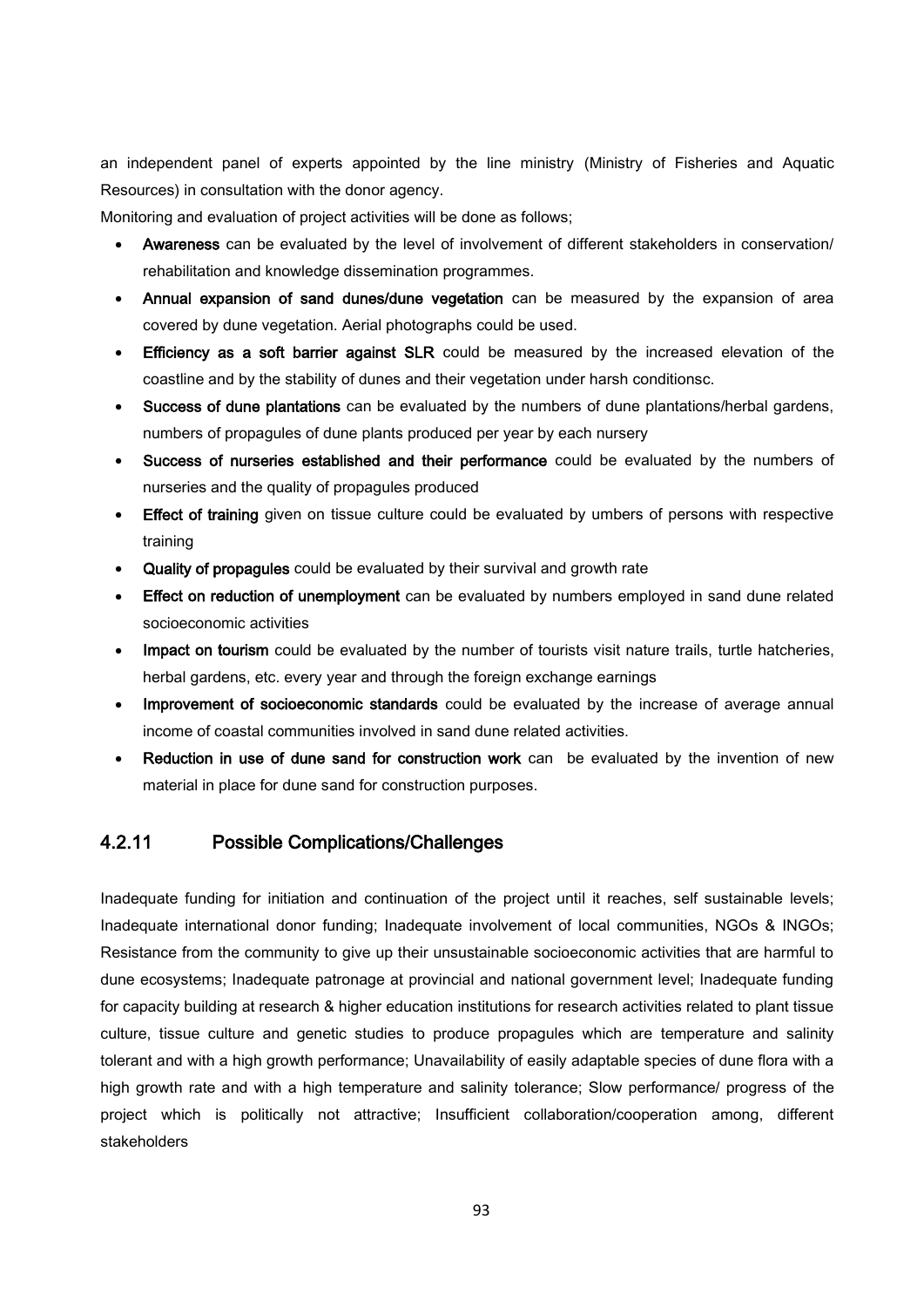Frequent occurrence of extremely harsh environmental conditions such as strong wave action, storm surges, strong winds, etc., prior to establishment and strengthening of dune ecosystems

## 4.2.12 Responsibilities and Coordination

| <b>Stakeholder</b>       | <b>Responsibility</b>                                | <b>Collaborations</b>                |  |  |  |  |  |  |
|--------------------------|------------------------------------------------------|--------------------------------------|--|--|--|--|--|--|
| <b>CCD</b>               | ICZM, Coastal Protection & coordination of           | Stakeholders of coastal belt         |  |  |  |  |  |  |
|                          | coastal projects & development plans                 |                                      |  |  |  |  |  |  |
| M/Environment<br>&       | &<br>Policy decisions, financial<br>planning         | All stakeholders, line ministries    |  |  |  |  |  |  |
| Natural resources        | administration related to coastal environment        | & treasury                           |  |  |  |  |  |  |
| <b>Universities</b>      | Training, awareness & research                       | R & D institutes, CCD, CBOs,         |  |  |  |  |  |  |
|                          |                                                      | <b>NGOs</b>                          |  |  |  |  |  |  |
| <b>Tourist Board</b>     | related<br>Coastal<br>eco-tourism<br>to<br>dune      | Tourist hotel owners, CCD,           |  |  |  |  |  |  |
|                          | ecosystems                                           | CEA, M/Indigenous medicine           |  |  |  |  |  |  |
| <b>Tourist hoteliers</b> | Coastal<br>eco-tourism<br>related<br>dune<br>to      | Tourist<br>M/<br>Board,<br>local     |  |  |  |  |  |  |
|                          | ecosystems, establishment of nature trails           | provincial<br>government<br>and      |  |  |  |  |  |  |
|                          | among dune vegetation, turtle nesting sites &        | councils, CBOs, NGOs,                |  |  |  |  |  |  |
|                          | herbal gardens, reduce environmental impacts         |                                      |  |  |  |  |  |  |
|                          | to sand dunes                                        |                                      |  |  |  |  |  |  |
| Physical<br>National     | Identification of suitable development plans for     | M/Tourism,<br>CCD,<br>Tourist        |  |  |  |  |  |  |
| Planning                 | the coastal belt to reduce impacts on sand           | Board, M/Local government &          |  |  |  |  |  |  |
| Department/              | dune ecosystems                                      | <b>Provincial Councils</b>           |  |  |  |  |  |  |
| <b>CEA</b>               | Conducting IEEs & EIAs                               | CCD, MEPA,. Research<br>- &          |  |  |  |  |  |  |
|                          |                                                      | <b>Higher Educational Institutes</b> |  |  |  |  |  |  |
| M/Agricultural           | decisions<br>related<br>Agricultural<br>Policy<br>to | M/Technology<br>&<br>Research,       |  |  |  |  |  |  |
| Development,             | activities, development of dune plantations of       | Higher educational & Research        |  |  |  |  |  |  |
|                          | economic<br>importance,<br>promote<br>agrarian       | Institutes                           |  |  |  |  |  |  |
|                          | research                                             |                                      |  |  |  |  |  |  |
| M/<br>Indigenous         | Identification of medicinal plants among dune        | M/Tourism,<br>Board,<br>Tourist      |  |  |  |  |  |  |
| medicine,                | vegetation to establishment of herbal gardens        | M/Industrial<br>Development,         |  |  |  |  |  |  |
|                          | & develop make value<br>added<br>medicinal           | CBOs, Higher Educational &           |  |  |  |  |  |  |
|                          | products from dune plants                            | <b>Research Institutions</b>         |  |  |  |  |  |  |
| Industrial<br>M/         | Awareness and introductions of SMEs                  | Higher educational & Research        |  |  |  |  |  |  |
| Development,             |                                                      | Institutions,<br>SMEs,<br>NGOs,      |  |  |  |  |  |  |
|                          |                                                      | <b>CBOs</b>                          |  |  |  |  |  |  |
| M/<br>local              | Planning<br>development<br>of<br>plans<br>and        | CCD, M/Environment & natural         |  |  |  |  |  |  |
| government<br>and        | socioeconomic activities for the well being of       | Resources, CBOs, NGOs,               |  |  |  |  |  |  |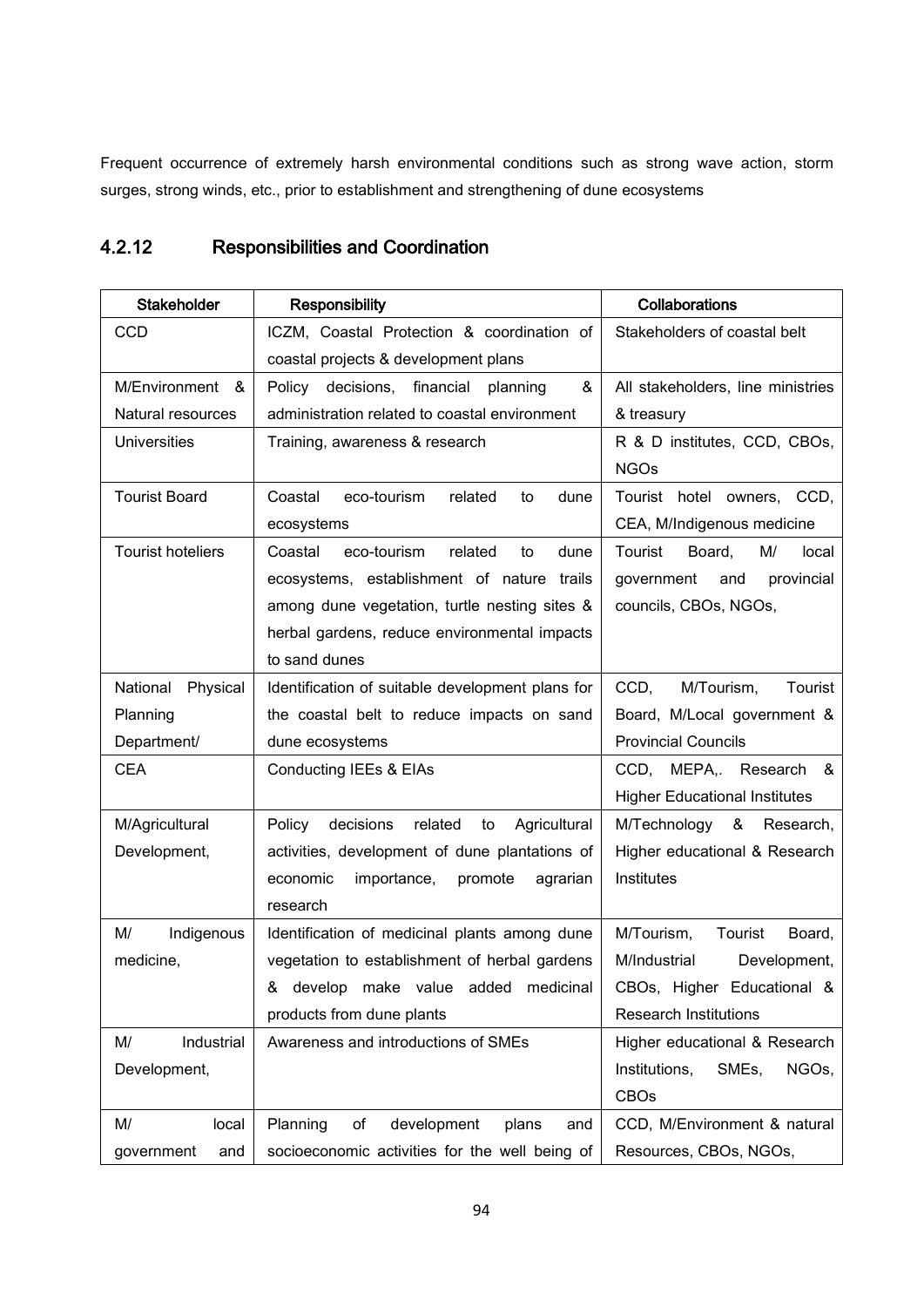| provincial councils.    | coastal communities and provide sources of           |                                         |
|-------------------------|------------------------------------------------------|-----------------------------------------|
|                         | funding for dune rehabilitation activities and to    |                                         |
|                         | establish CBOs                                       |                                         |
| M/Technology            | Providing funds for R&D activities related to        | M/Finance & Planning, Higher            |
| &Research               | sand dune ecosystems and their resources             | &<br>Research<br>educational            |
|                         |                                                      | Institutions,<br>National<br>&          |
|                         |                                                      | International funding sources           |
| Agrarian research       | suitable<br>Research<br>establishing<br>on           | Higher educational & other              |
| institutes,             | conditions<br>environmental<br>(soil,<br>irrigation, | research institutions                   |
|                         | fertilizer, etc.) for dune plantations with suitable |                                         |
|                         | plant diversities,                                   |                                         |
| <b>SLCARP</b>           | Preparation & introduction of relevant agrarian      | M/Agricultural<br>Development,          |
|                         | research policies                                    | Higher Educational & Research           |
|                         |                                                      | Institutes related to Agrarian          |
|                         |                                                      | Services & Research                     |
| Botanical garden        | Identification of dune plants and awareness &        | Higher educational & Agrarian           |
|                         | training on maintaining nurseries & dune             | <b>Research Institutions</b>            |
|                         | plantations                                          |                                         |
| <b>Coast Guard</b>      | Protection of coastal belt from harmful activities   | CCD, MEPA                               |
| <b>CBOs</b>             | Involvement of community for rehabilitation of       | CCD, Higher Educational &               |
|                         | sand dunes, establishment & maintenance of           | Research institutions, NGOs,            |
|                         | plantations, awareness<br>dune<br>the<br>on          | INGOs, SMEs,<br>M/Industrial            |
|                         | importance of dunes and dissemination of             | Development,                            |
|                         | knowledge on sand dunes, its vegetation,             | M/Tourism, Tourist<br>Board,            |
|                         | SMEs related to dune resources, etc.                 | <b>Tourist Hotel owners</b>             |
| MEPA                    | Protection of coastal & marine environment           | CCD, CEA, Coast Guard,                  |
|                         | from pollution and man-made hazards                  | Educationmal<br>&<br>Higher             |
|                         |                                                      | <b>Research Institutions</b>            |
| <b>INGOs &amp; NGOs</b> | Organising<br>community<br>participatory             | CCD,<br>CBO <sub>s</sub><br>local<br>M/ |
|                         | workshops, training, finding finances, etc. for      | and<br>provincial<br>government         |
|                         | dune rehabilitation & socioeconomic activities       | councils, Universities/Research         |
|                         |                                                      | Institutions                            |
| <b>ICTAD</b>            | Development of alternatives for dune sand for        | NSF, NBRO,                              |
| <b>NBRO</b>             | construction work & conduct<br>training &            | NSF, ICTAD                              |
|                         | awareness programmes about them                      |                                         |
| <b>SLLRDC</b>           | Beach Nourishment & Dune rehabilitation              | CCD, M/National Planning &              |
|                         |                                                      | Development                             |
| <b>NSF</b>              | Establish Research priorities related to sand        | M/Finance & Planning, Higher            |